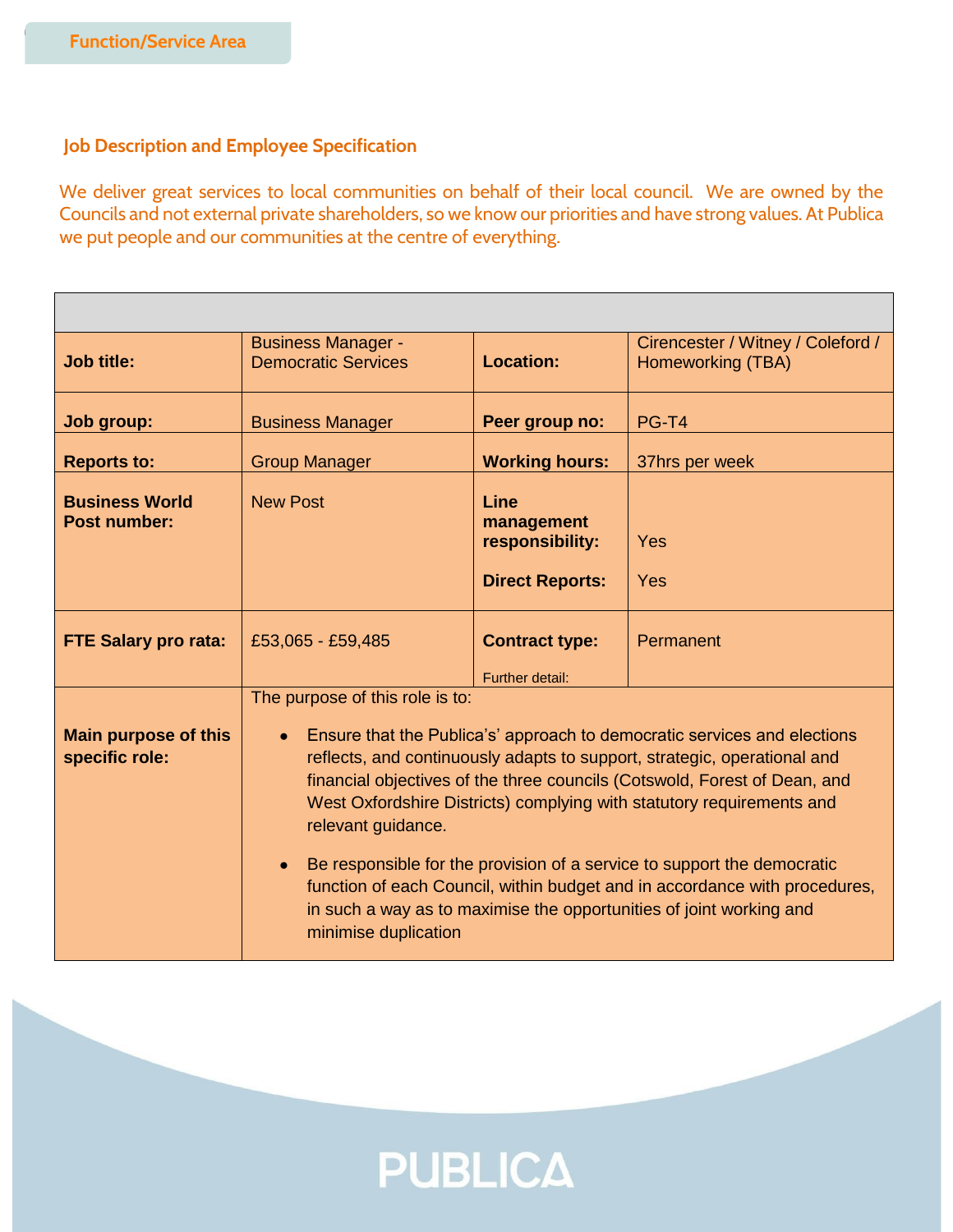| Provide effective leadership and operational management to the team and<br>functions, ensuring that staff adopt Publica's values and expected<br>behaviours, to deliver customer centric services via a high performance<br>culture. |  |
|--------------------------------------------------------------------------------------------------------------------------------------------------------------------------------------------------------------------------------------|--|
| Manage multiple stakeholders and clients, including:                                                                                                                                                                                 |  |
| Provision of advice and information to elected members in the most<br>$\circ$<br>effective way to support them carrying out their role                                                                                               |  |
| Lead the preparation of agendas and minutes for full Council<br>$\circ$<br>meetings                                                                                                                                                  |  |
| Attendance at meetings of the scrutiny committees, working groups<br>$\circ$<br>and tasks groups as required                                                                                                                         |  |
| Liaise with Councillors and Portfolio Holders where required<br>$\circ$                                                                                                                                                              |  |
| Working collaboratively to ensure non-siloed approach to decision<br>$\circ$<br>making and delivery of services to customers                                                                                                         |  |
| Monitor the scrutiny function and ensure it supports the corporate<br>$\circ$<br>priorities of Publica's partner councils including the support for<br>elected members, work plans, reference groups, and working<br>parties.        |  |
| Developing and maintaining links with relevant outside bodies<br>$\circ$                                                                                                                                                             |  |
| Provision of service related advice, including in the form of council<br>$\circ$<br>reports and associated procedures and practises                                                                                                  |  |
| Advise on decision making, where appropriate, to achieve the<br>$\circ$<br>strategies and objectives of Publica and the shareholder councils                                                                                         |  |
|                                                                                                                                                                                                                                      |  |
| To provide line management and operational support to electoral services<br>staff                                                                                                                                                    |  |

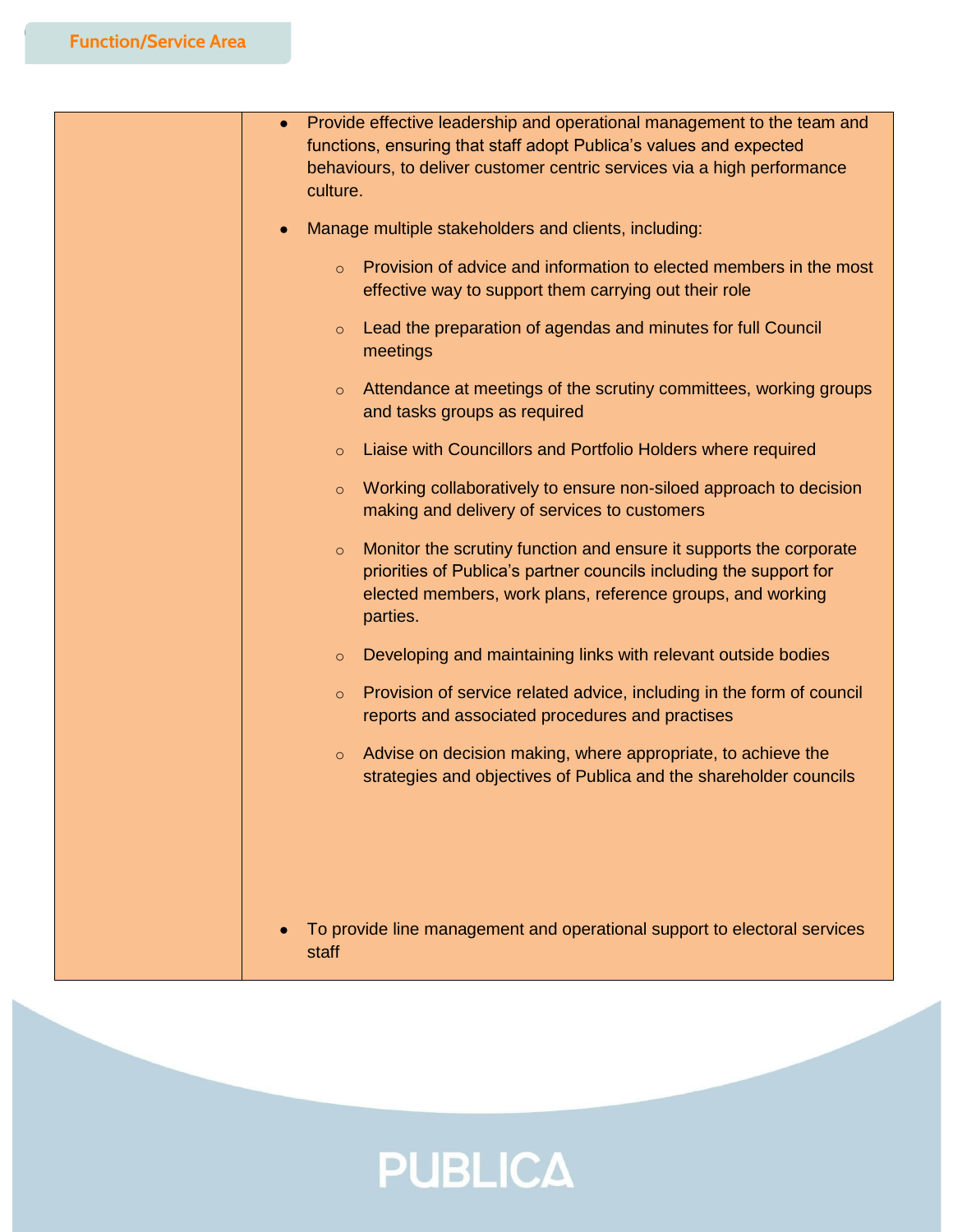|                                                                                    | Line management of a number of individuals, including the elections and<br>$\bullet$<br>committee services staff<br>Maintain and enhance the councils' reputation through the appropriate use<br>$\bullet$<br>of communications, emotional intelligence, and customer service<br>Working with the Councils' Chief Executives and Monitoring Officers to<br>$\bullet$<br>ensure efficient and effective support for Council meetings (formal and<br>informal) and help ensure that each councils' constitution remains up to<br>date and fit for purpose.                                                                                                                                                                                                                                                                                                                                                                                                                                                                                           |
|------------------------------------------------------------------------------------|----------------------------------------------------------------------------------------------------------------------------------------------------------------------------------------------------------------------------------------------------------------------------------------------------------------------------------------------------------------------------------------------------------------------------------------------------------------------------------------------------------------------------------------------------------------------------------------------------------------------------------------------------------------------------------------------------------------------------------------------------------------------------------------------------------------------------------------------------------------------------------------------------------------------------------------------------------------------------------------------------------------------------------------------------|
| <b>Essential</b><br>qualifications/skills/<br>experience specific<br>to this role: | Educated to degree level or equivalent in the relevant profession and/or<br>$\bullet$<br>substantial (5 years plus) experience in a relevant field / specialism<br>Significant experience of managing services during periods of<br>$\bullet$<br>organisational change<br>Experience of working in, and sensitive to the political environment which<br>the role will operate in<br>Ability to inspire and successfully motivate others towards shared objectives<br>Experience in preparing, negotiating and managing budgets<br>Ability to translate and influence strategic direction<br>Effectively manage knowledge and information across Publica and its<br>$\bullet$<br>shareholder councils<br>Ability to demonstrate a dynamic and proactive approach to problems and<br>$\bullet$<br>challenges<br>Be results driven as measured by your outcomes<br>Operate with integrity and build trust amongst others<br>Ability to address tactical issues in the short-term while maintaining strategic<br>$\bullet$<br>vision for the long-term |

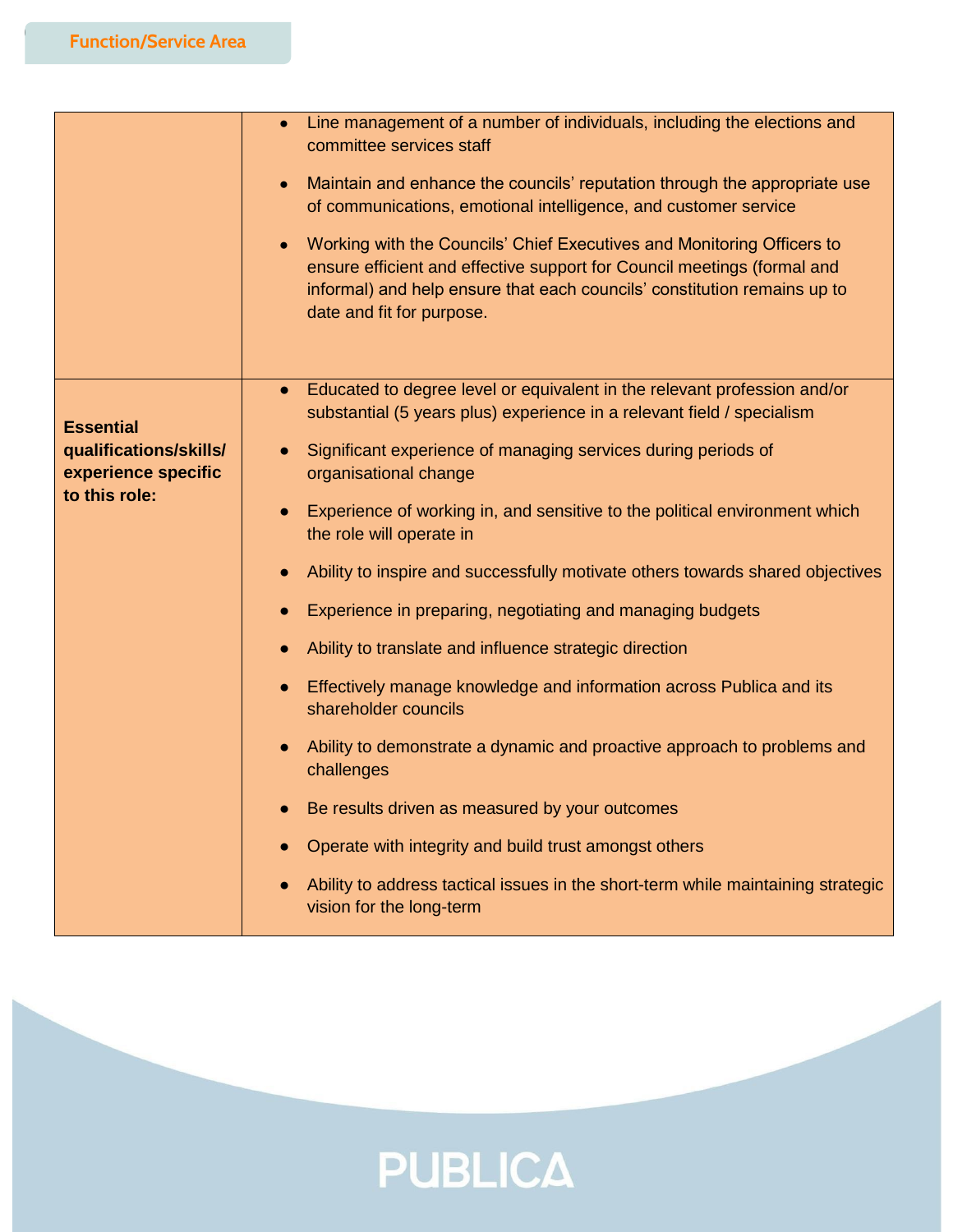|                                        | Communicates effectively in providing feedback and actively invites<br>feedback from others                                                                                                                                                                                                                                                                                                                                                                                                                                                                                                                                                                                                                                                                                                                                                                                                                                                                                                                                                                                                                                                                                                                                                                                                                                                                                                                                                                                                                                                                                                                                                                                                                                                                                                  |
|----------------------------------------|----------------------------------------------------------------------------------------------------------------------------------------------------------------------------------------------------------------------------------------------------------------------------------------------------------------------------------------------------------------------------------------------------------------------------------------------------------------------------------------------------------------------------------------------------------------------------------------------------------------------------------------------------------------------------------------------------------------------------------------------------------------------------------------------------------------------------------------------------------------------------------------------------------------------------------------------------------------------------------------------------------------------------------------------------------------------------------------------------------------------------------------------------------------------------------------------------------------------------------------------------------------------------------------------------------------------------------------------------------------------------------------------------------------------------------------------------------------------------------------------------------------------------------------------------------------------------------------------------------------------------------------------------------------------------------------------------------------------------------------------------------------------------------------------|
|                                        |                                                                                                                                                                                                                                                                                                                                                                                                                                                                                                                                                                                                                                                                                                                                                                                                                                                                                                                                                                                                                                                                                                                                                                                                                                                                                                                                                                                                                                                                                                                                                                                                                                                                                                                                                                                              |
| <b>Key</b><br><b>Responsibilities:</b> | 1. Manage multiple stakeholders and clients, attending relevant meetings in order to<br>influence and negotiate with other services<br>Makes sound recommendations to improve Publica's effectiveness, efficiency and<br>2.<br>service delivery<br>3. Design, develop and implement plans within your function that translate the Publica<br>Business objectives into working practices for excellent customer service delivery<br>4. Understand the business requirements, perspective of users' needs and resource<br>requirements to unlock improvements in operational performance / efficiencies and<br>add value to the customer experience.<br>5. Ensure both business as usual tasks and agreed projects are delivered within<br>agreed time frames<br>6. Harness new ways of working and innovation in delivering our public services at all<br>times<br>7. Monitor, plan and control projects as required using different approaches<br>8. Adopt a commercial mindset when monitoring and managing financial resources<br>and budgets (both Publica and appropriate council budgets)<br>9. Always seek to raise standards and performance levels across your function and<br>area of responsibility<br>10. Lead by example and demonstrate commitment in managing and improving the<br>key performance indicators for your area<br>11. Act as a role model and coach in delivering the Publica Way and effective cultural<br>change<br>12. Communicate plans, policies and industry trends including statutory changes,<br>issues, risks and consumer demand within your area of specialism throughout<br>Publica, including where relevant client organisations.<br>Work collaboratively to ensure non-siloed approach to decision making and<br>delivering services to customers |
|                                        | <b>General Accountabilities</b>                                                                                                                                                                                                                                                                                                                                                                                                                                                                                                                                                                                                                                                                                                                                                                                                                                                                                                                                                                                                                                                                                                                                                                                                                                                                                                                                                                                                                                                                                                                                                                                                                                                                                                                                                              |
|                                        | The post holder is responsible for maintaining a safe working environment and<br>ensure as reasonably practicable that safe working practises are adopted by<br>employees within the work environment<br>Work in compliance with the Codes of Conduct, Regulations and policies of<br>Publica                                                                                                                                                                                                                                                                                                                                                                                                                                                                                                                                                                                                                                                                                                                                                                                                                                                                                                                                                                                                                                                                                                                                                                                                                                                                                                                                                                                                                                                                                                |

**PUBLICA**